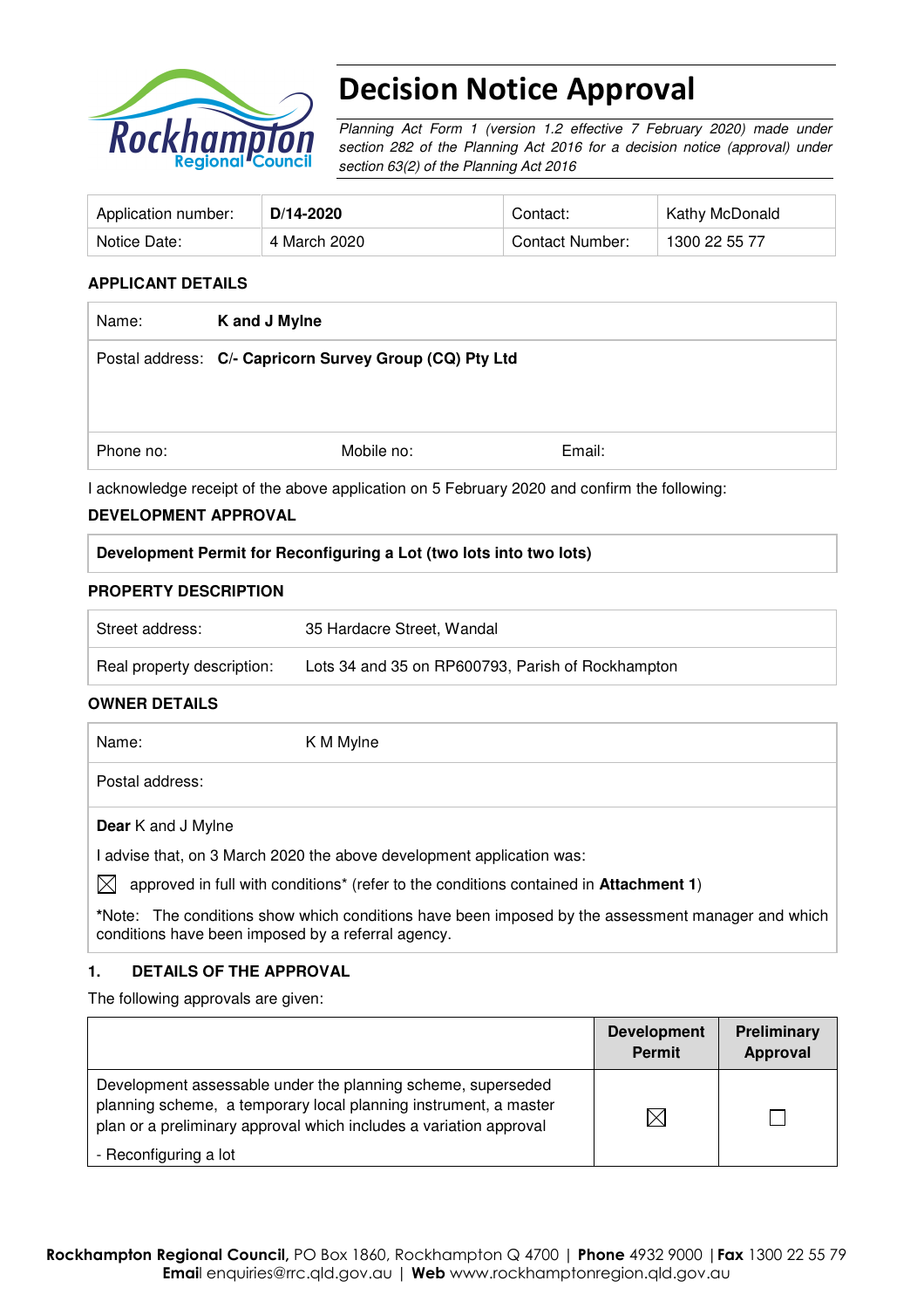#### **2. CONDITIONS**

This approval is subject to the conditions in Attachment 1.

#### **3. FURTHER DEVELOPMENT PERMITS REQUIRED**

Please be advised that the following development permits are required to be obtained before the development can be carried out:

| Type of development permit required | Subject of the required development permit |
|-------------------------------------|--------------------------------------------|
| Operational Works                   | <b>Access Works</b>                        |

### **4. REFERRAL AGENCIES NIL**

#### **5. THE APPROVED PLANS**

**The approved development must be completed and maintained generally in accordance with the approved drawings and documents:** 

| Drawing/report title        | Prepared by                                 | Date | Reference number            | <b>Issue</b> |
|-----------------------------|---------------------------------------------|------|-----------------------------|--------------|
| <b>Reconfiguration Plan</b> | Capricorn Survey   24 January 2020<br>Group |      | 7602-01-ROL<br>sheet 1 of 1 |              |

#### **6. CURRENCY PERIOD FOR THE APPROVAL (s.85 of the Planning Act)**

The standard currency periods stated in section 85 of Planning Act 2016 apply to each aspect of development in this approval, if not stated in the conditions of approval attached.

## **7. STATEMENT OF REASONS**

| Description of the<br>development          | The proposed development is for Reconfiguring a Lot (two lots into two<br>lots)                                                                                                                                                                                                                                                                                        |  |  |
|--------------------------------------------|------------------------------------------------------------------------------------------------------------------------------------------------------------------------------------------------------------------------------------------------------------------------------------------------------------------------------------------------------------------------|--|--|
| <b>Reasons for Decision</b>                | The proposed use does not compromise the strategic framework in<br>a)<br>the Rockhampton Region Planning Scheme 2015;                                                                                                                                                                                                                                                  |  |  |
|                                            | Assessment of the development against the relevant zone purpose,<br>b)<br>planning scheme codes and planning scheme policies demonstrates<br>that the proposed development will not cause significant adverse<br>impacts on the surrounding natural environment, built environment<br>and infrastructure, community facilities, or local character and<br>amenity; and |  |  |
|                                            | The proposed development does not compromise the relevant State<br>C)<br>Planning Policy.                                                                                                                                                                                                                                                                              |  |  |
| <b>Assessment Benchmarks</b>               | The proposed development was assessed against the following<br>assessment benchmarks:                                                                                                                                                                                                                                                                                  |  |  |
|                                            | Low Density Residential Code;<br>$\bullet$                                                                                                                                                                                                                                                                                                                             |  |  |
|                                            | Access, Parking and Transport Code;<br>$\bullet$                                                                                                                                                                                                                                                                                                                       |  |  |
|                                            | Filling and Excavation Code;<br>$\bullet$                                                                                                                                                                                                                                                                                                                              |  |  |
|                                            | Landscape Code;<br>$\bullet$                                                                                                                                                                                                                                                                                                                                           |  |  |
|                                            | Reconfiguring a Lot Code;<br>$\bullet$                                                                                                                                                                                                                                                                                                                                 |  |  |
|                                            | Stormwater Management Code;<br>$\bullet$                                                                                                                                                                                                                                                                                                                               |  |  |
|                                            | Water and Sewer Code;<br>$\bullet$                                                                                                                                                                                                                                                                                                                                     |  |  |
|                                            | Acid Sulfate Soils Overlay Code; and<br>$\bullet$                                                                                                                                                                                                                                                                                                                      |  |  |
|                                            | Airport Environs Overlay Code.<br>$\bullet$                                                                                                                                                                                                                                                                                                                            |  |  |
| <b>Matters prescribed by</b><br>regulation | The State Planning Policy - Part $E$ ;<br>(i)<br>(ii)<br>The Central Queensland Regional Plan;                                                                                                                                                                                                                                                                         |  |  |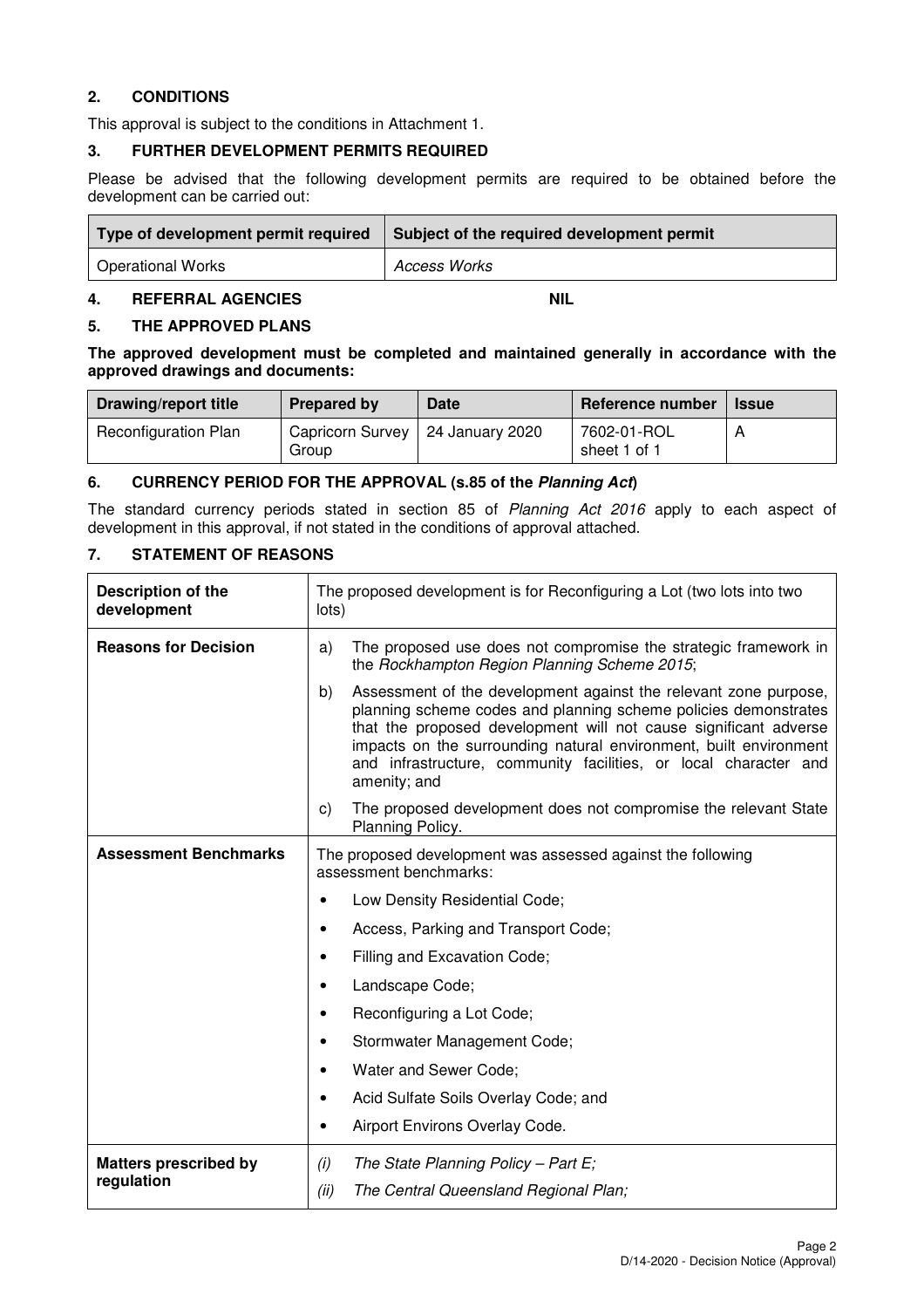| (iii) | The Rockhampton Region Planning Scheme 2015; and                           |
|-------|----------------------------------------------------------------------------|
| (iv)  | The common material, being the material submitted with the<br>application. |

### **8. APPEAL RIGHTS**

The rights of an applicant to appeal to a tribunal or the Planning and Environment Court against a decision about a development application are set out in chapter 6, part 1 of the Planning Act 2016. There may also be a right to make an application for a declaration by a tribunal (see chapter 6, part 2 of the Planning Act 2016).

#### Appeal by an applicant

An applicant for a development application may appeal to the Planning and Environment Court against the following:

- the refusal of all or part of the development application
- a provision of the development approval
- the decision to give a preliminary approval when a development permit was applied for
- a deemed refusal of the development application.

An applicant may also have a right to appeal to the Development tribunal. For more information, see schedule 1 of the Planning Act 2016.

The timeframes for starting an appeal in the Planning and Environment Court are set out in section 229 of the Planning Act 2016.

**Attachment 2** is an extract from the Planning Act 2016 that sets out the applicant's appeal rights and the appeal rights of a submitter.

#### **9. WHEN THE DEVELOPMENT APPROVAL TAKES EFFECT**

This development approval takes effect:

From the time the decision notice is given  $-$  if there is no submitter and the applicant does not appeal the decision to the court.

Or

When the submitter's appeal period ends  $-$  if there is a submitter and the applicant does not appeal the decision to the court.

Or

Subject to the decision of the court, when the appeal is finally decided  $-$  if an appeal is made to the court.

#### **10. ASSESSMENT MANAGER**

| Name: | Tarnya Fitzgibbon<br><b>COORDINATOR</b><br>DEVELOPMENT ASSESSMENT | Signature: | Date: 4 March 2020 |
|-------|-------------------------------------------------------------------|------------|--------------------|
|       |                                                                   |            |                    |

#### **Attachment 1 – Conditions of the approval**

**Part 1 – Conditions imposed by the assessment manager** [Note: where a condition is imposed about infrastructure under Chapter 4 of the Planning Act 2016, the relevant provision of the Act under which this condition was imposed must be specified.]

#### **Attachment 2—Extract on appeal rights**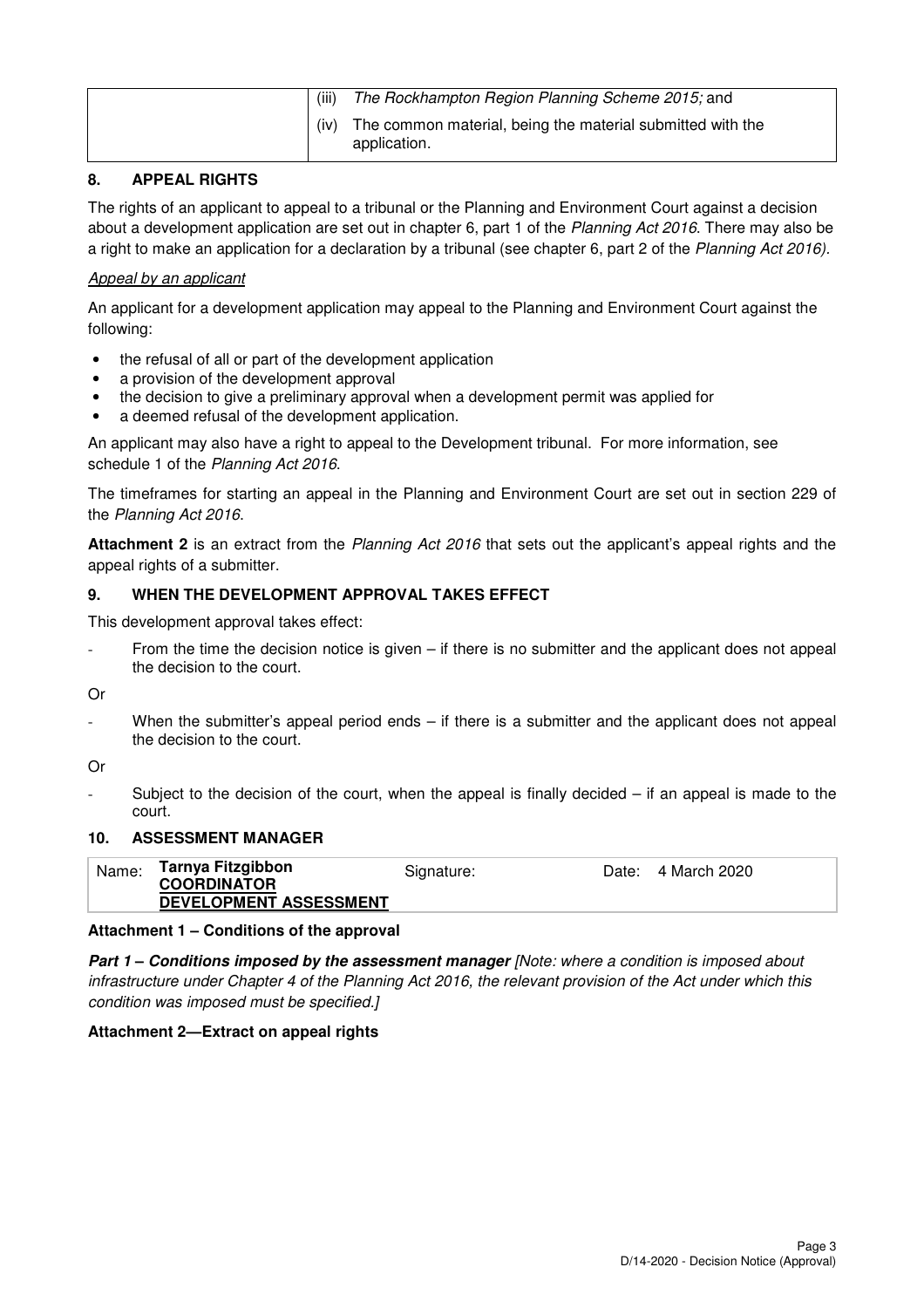

## **Attachment 1 – Part 1 Rockhampton Regional Council Conditions**

Planning Act 2016

- 1.0 ADMINISTRATION
- 1.1 The Developer and their employee, agent, contractor or invitee is responsible for ensuring compliance with the conditions of this development approval.
- 1.2 Where these Conditions refer to "Council" in relation to requiring Council to approve or to be satisfied as to any matter, or conferring on the Council a function, power or discretion, that role may be fulfilled in whole or in part by a delegate appointed for that purpose by the Council.
- 1.3 All conditions, works, or requirements of this development approval must be undertaken and, completed:
	- 1.3.1 to Council's satisfaction;
	- 1.3.2 at no cost to Council; and
	- 1.3.3 prior to the issue of the Survey Plan Approval Certificate,

unless otherwise stated.

- 1.4 Infrastructure requirements of this development approval must be contributed to the relevant authorities, where applicable, at no cost to Council, prior to the issue of the Survey Plan Approval Certificate, unless otherwise stated.
- 1.5 The following further Development Permits must be obtained prior to the commencement of any works associated with their purposes:
	- 1.5.1 Operational Works:
		- (i) Access Works.
- 1.6 All works must be designed, constructed and maintained in accordance with the relevant Council policies, guidelines and standards, unless otherwise stated.
- 1.7 All engineering drawings/specifications, design and construction works must be in accordance with the requirements of the relevant Australian Standards and must be approved, supervised and certified by a Registered Professional Engineer of Queensland.
- 1.8 The proposed boundary between Lot 34 and Lot 35 must be amended to be a minimum of 900 millimetres from the eaves of the existing house on Lot 34.

#### 2.0 APPROVED PLANS AND DOCUMENTS

2.1 The approved development must be completed and maintained generally in accordance with the approved plans and documents, except where amended by any condition of this development approval:

| Drawing/report<br>title | Prepared by                      | Date            | Reference<br>number         | <b>Issue</b> |
|-------------------------|----------------------------------|-----------------|-----------------------------|--------------|
| Reconfiguration<br>Plan | <b>Capricorn Survey</b><br>Group | 24 January 2020 | 7602-01-ROL<br>sheet 1 of 1 | A            |

2.2 Where there is any conflict between the conditions of this development approval and the details shown on the approved plans and documents, the conditions of this development approval must prevail.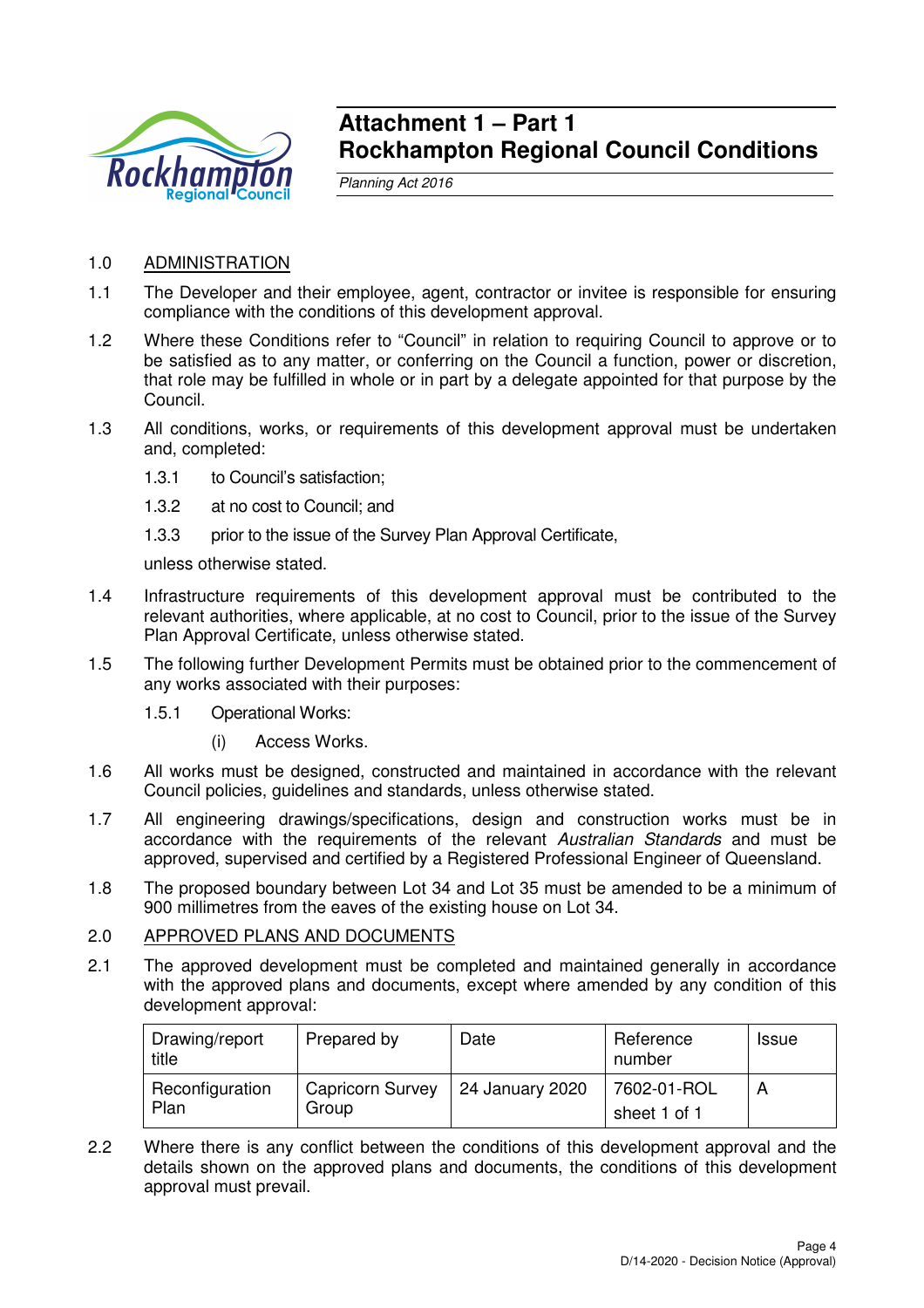2.3 Where conditions require the above plans or documents to be amended, the revised document(s) must be submitted for approval by Council prior to the submission of an application for a Development Permit for Operational Works.

### 3.0 ACCESS WORKS

- 3.1 A Development Permit for Operational Works (access works) must be obtained prior to the commencement of any access works required by this development approval.
- 3.2 All access works must be designed and constructed in accordance with the approved plans (refer to condition 2.1), Capricorn Municipal Development Guidelines, and the provisions of a Development Permit for Operational Works (access works).
- 3.3 The existing access for Lot 35 must be upgraded to comply with the requirements of the Capricorn Municipal Development Guidelines.

## 4.0 SEWERAGE WORKS

- 4.1 All sewerage works must be designed and constructed in accordance with the approved plans (refer to condition 2.1), Capricorn Municipal Development Guidelines, Water Supply (Safety and Reliability) Act 2008, and the Plumbing and Drainage Act 2018.
- 4.2 All lots within the development must be connected to Council's reticulated sewerage network. Each lot must be provided with its own separate sewerage connection point, located wholly within its respective property boundary.
- 4.3 A new sewerage connection point must be provided for proposed Lot 35 from the existing reticulated sewerage network traversing the property.

## 5.0 SITE WORKS

5.1 Site works must be constructed such that they do not, at any time, in any way restrict, impair or change the natural flow of runoff water, or cause a nuisance or worsening to surrounding land or infrastructure.

### 6.0 ELECTRICITY

6.1 Electricity services must be provided to each lot in accordance with the standards and requirements of the relevant service provider.

### 7.0 TELECOMMUNICATIONS

7.1 Telecommunications services must be provided to each lot in accordance with the standards and requirements of the relevant service provider. Unless otherwise stipulated by telecommunications legislation at the time of installation, this includes all necessary pits and pipes, and conduits that provide a connection to the telecommunications network.

### 8.0 ASSET MANAGEMENT

- 8.1 Any alteration necessary to electricity, telephone, water mains, sewerage mains, and/or public utility installations resulting from the development or in connection with the development, must be undertaken and completed at no cost to Council.
- 8.2 Any damage to existing stormwater, water supply and sewerage infrastructure, kerb and channel, pathway or roadway (including removal of concrete slurry from public land and Council infrastructure), that occurs while any works are being carried out in association with this development approval must be repaired at full cost to the developer. This includes the reinstatement of any existing traffic signs or pavement markings that may have been removed or damaged.

### 9.0 OPERATING PROCEDURES

9.1 All construction materials, waste, waste skips, machinery and contractors' vehicles must be located and stored or parked within the development site. Storage of materials, or parking of construction machinery or contractors' vehicles must not occur within Hardacre Street.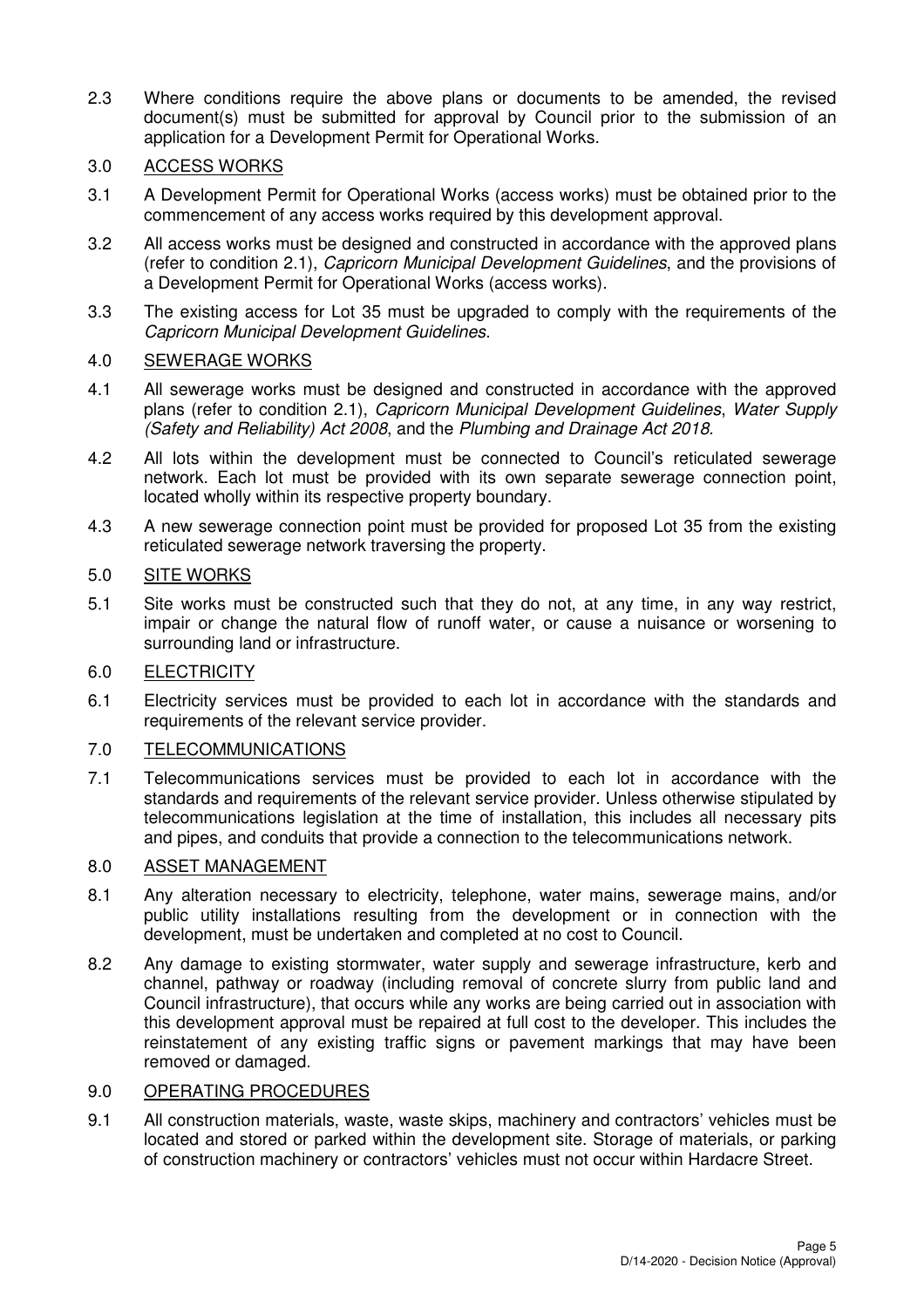#### ADVISORY NOTES

#### NOTE 1. Aboriginal Cultural Heritage

It is advised that under section 23 of the Aboriginal Cultural Heritage Act 2003, a person who carries out an activity must take all reasonable and practicable measures to ensure the activity does not harm Aboriginal cultural heritage (the "cultural heritage duty of care"). Maximum penalties for breaching the duty of care are listed in the Aboriginal cultural heritage legislation. The information on Aboriginal cultural heritage is available on the Department of Aboriginal and Torres Strait Islander Partnerships website www.datsip.qld.gov.au.

### NOTE 2. General Environmental Duty

General environmental duty under the *Environmental Protection Act 1994* prohibits unlawful environmental nuisance caused by noise, aerosols, particles, dust, ash, fumes, light, odour or smoke beyond the boundaries of the development site during all stages of the development including earthworks, construction and operation.

#### NOTE 3. Works in Road Reserve Permit

.

It is advised that a Works in Road Reserve Permit (including a fee for the vehicle crossover and compliant with Standard Capricorn Municipal Development Guidelines, Standard Drawings) may be accepted in place of the application for a Development Permit for Operational Works (access works)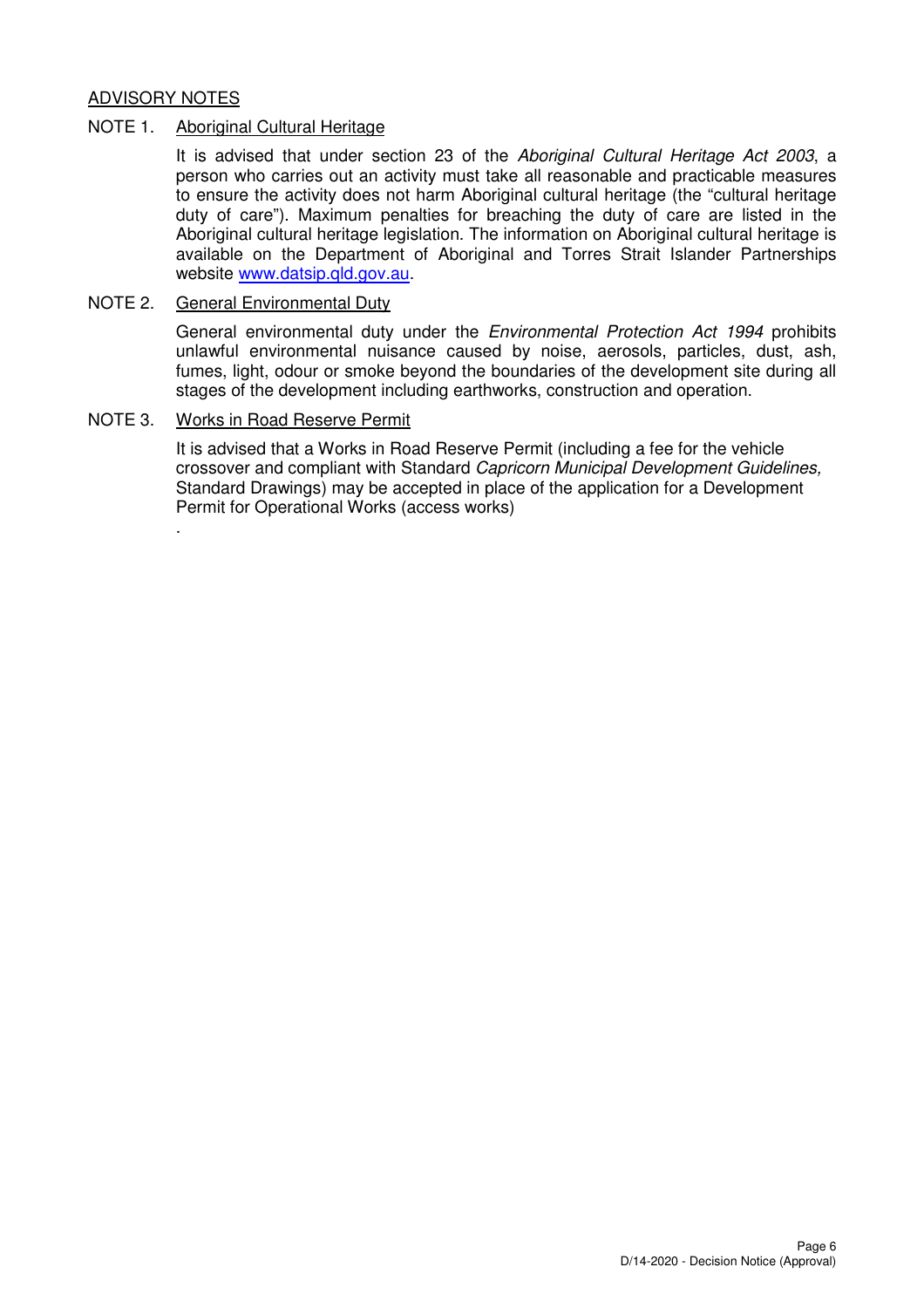

# **Attachment 2 - Appeal Rights**

PLANNING ACT 2016

The following is an extract from the Planning Act 2016 (Chapter 6)

#### **Appeal rights**

#### **229 Appeals to tribunal or P&E Court**

- (1) Schedule 1 states—
	- (a) matters that may be appealed to— (i) either a tribunal or the P&E Court; or (ii) only a tribunal; or
	- (iii) only the P&E Court; and (b) the person—
		- (i) who may appeal a matter (the **appellant**); and (ii) who is a respondent in an appeal of the matter; and (iii) who is a co-respondent in an appeal of the matter; and
		- (iv) who may elect to be a co-respondent in an appeal of the matter.
- (2) An appellant may start an appeal within the appeal period.
- (3) The **appeal period** is—
	- (a) for an appeal by a building advisory agency—10 business days after a decision notice for the decision is given to the agency or
	- (b) for an appeal against a deemed refusal—at any time after the deemed refusal happens; or
	- (c) for an appeal against a decision of the Minister, under chapter 7, part 4, to register premises or to renew the registration of premises—20 business days after a notice is published under section 269(3)(a) or (4); or
	- (d) for an appeal against an infrastructure charges notice— 20 business days after the infrastructure charges notice is given to the person; or
	- (e) for an appeal about a deemed approval of a development application for which a decision notice has not been given—30 business days after the applicant gives the deemed approval notice to the assessment manager; or
	- (f) for any other appeal—20 business days after a notice of the decision for the matter, including an enforcement notice, is given to the person.

#### Note—

See the P&E Court Act for the court's power to extend the appeal period.

- (4) Each respondent and co-respondent for an appeal may be heard in the appeal.
- (5) If an appeal is only about a referral agency's response, the assessment manager may apply to the tribunal or P&E Court to withdraw from the appeal.
- (6) To remove any doubt, it is declared that an appeal against an infrastructure charges notice must not be about—
	- (a) the adopted charge itself; or
	- (b) for a decision about an offset or refund—
		- (i) the establishment cost of trunk infrastructure identified in a LGIP; or
		- (ii) the cost of infrastructure decided using the method
	- included in the local government's charges resolution.

#### **230 Notice of appeal**

- (1) An appellant starts an appeal by lodging, with the registrar of the tribunal or P&E Court, a notice of appeal that—
	- (a) is in the approved form; and
	- (b) succinctly states the grounds of the appeal.
- (2) The notice of appeal must be accompanied by the required fee.
- (3) The appellant or, for an appeal to a tribunal, the registrar must, within the service period, give a copy of the notice of appeal to—
- (a) the respondent for the appeal; and
- (b) each co-respondent for the appeal; and
- (c) for an appeal about a development application under schedule 1, table 1, item 1—each principal submitter for the development application; and
- (d) for an appeal about a change application under schedule 1, table 1, item 2—each principal submitter for the change application; and
- (e) each person who may elect to become a co-respondent for the appeal, other than an eligible submitter who is not a principal submitter in an appeal under paragraph  $(c)$  or  $(d)$ ; and
- (f) for an appeal to the P&E Court—the chief executive; and
- (g) for an appeal to a tribunal under another Act—any other person who the registrar considers appropriate.
- (4) The **service period** is—
	- (a) if a submitter or advice agency started the appeal in the P&E Court-2 business days after the appeal is started; or
	- (b) otherwise—10 business days after the appeal is started.
- (5) A notice of appeal given to a person who may elect to be a co-respondent must state the effect of subsection
- (6) A person elects to be a co-respondent by filing a notice of election, in the approved form, within 10 business days after the notice of appeal is given to the person*.*
- **231 Other appeals**
- (1) Subject to this chapter, schedule 1 and the P&E Court Act, unless the Supreme Court decides a decision or other matter under this Act is affected by jurisdictional error, the decision or matter is non-appealable.
- (2) The Judicial Review Act 1991, part 5 applies to the decision or matter to the extent it is affected by jurisdictional error.
- (3) A person who, but for subsection (1) could have made an application under the Judicial Review Act 1991 in relation to the decision or matter, may apply under part 4 of that Act for a statement of reasons in relation to the decision or matter.
- (4) In this section— **decision** includes—
	- (a) conduct engaged in for the purpose of making a decision; and
	- (b) other conduct that relates to the making of a decision; and
	- (c) the making of a decision or the failure to make a decision; and
	- (d) a purported decision; and
	- (e) a deemed refusal.

**non-appealable**, for a decision or matter, means the decision or matter—

- (a) is final and conclusive; and
- (b) may not be challenged, appealed against, reviewed, quashed, set aside or called into question in any other way under the Judicial Review Act 1991 or otherwise, whether by the Supreme Court, another court, a tribunal or another entity; and
- (c) is not subject to any declaratory, injunctive or other order of the Supreme Court, another court, a tribunal or another entity on any ground.

#### **232 Rules of the P&E Court**

- (1) A person who is appealing to the P&E Court must comply with the rules of the court that apply to the appeal.
- (2) However, the P&E Court may hear and decide an appeal even if the person has not complied with rules of the P&E Court.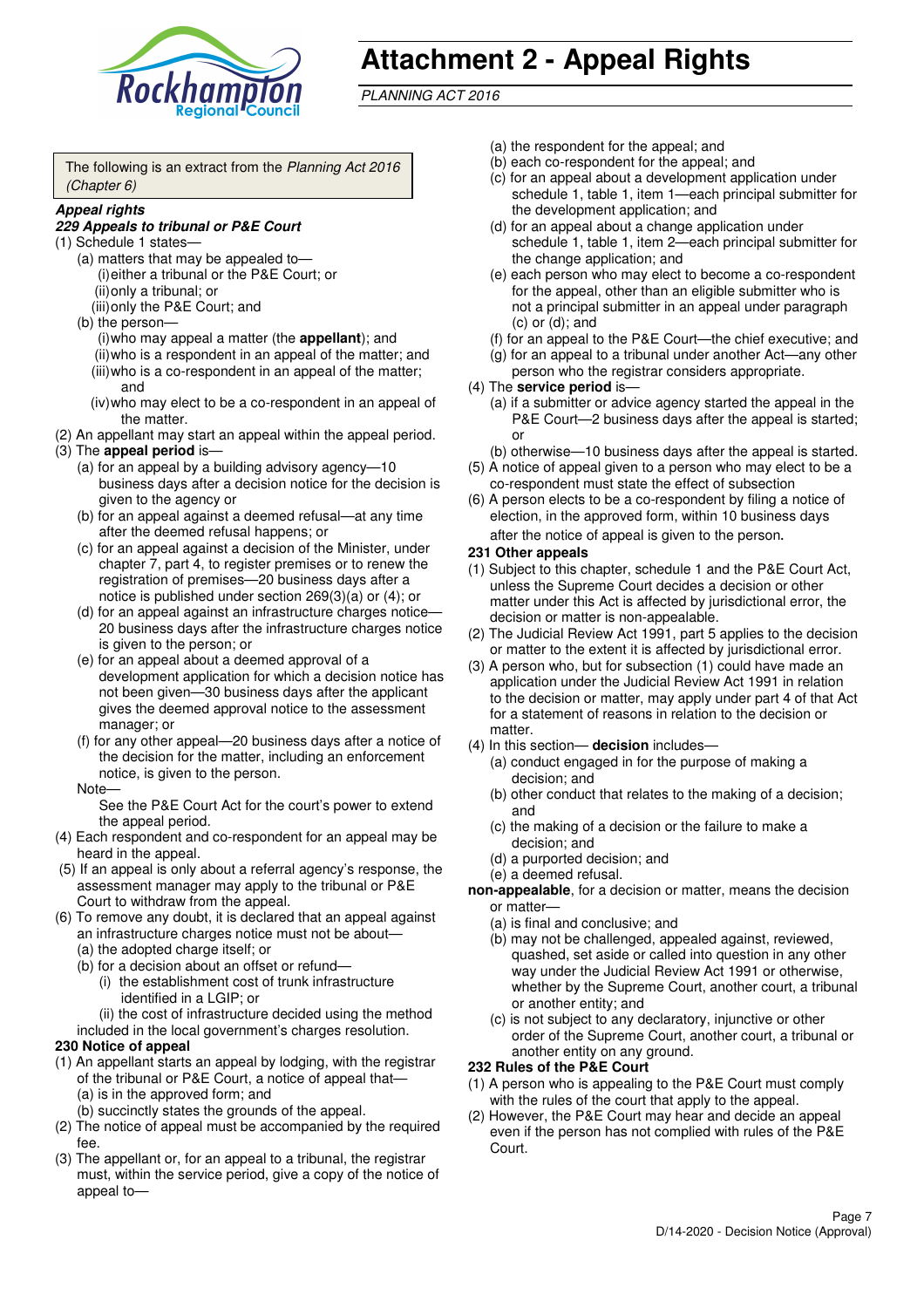

## **Appeal Rights**

PLANNING ACT 2016

## **Schedule 1**

#### **Appeals section 229 1 Appeal rights and parties to appeals**

- (1) Table 1 states the matters that may be appealed to—(a) the P&E court; or (b) a tribunal.
- (2) However, table 1 applies to a tribunal only if the matter involves—
	- (a) the refusal, or deemed refusal of a development application, for—
	- (i) a material change of use for a classified building; or
	- (ii) operational work associated with building work, a retaining wall, or a tennis court; or
	- (b) a provision of a development approval for—
	- (i) a material change of use for a classified building; or
- (ii) operational work associated with building work, a retaining wall, or a tennis court; or
	- (c) if a development permit was applied for—the decision to give a preliminary approval for— (i) a material change of use for a classified building; or
	- (ii) operational work associated with building work, a retaining wall, or a tennis court; or
	- (d) a development condition if—
		- (i) the development approval is only for a material change of use that involves the use of a building classified under the Building Code as a class 2 building; and
		- (ii) the building is, or is proposed to be, not more than 3 storeys; and
		- (iii) the proposed development is for not more than 60 sole-occupancy units; or
	- (e) a decision for, or a deemed refusal of, an extension application for a development approval that is only for a material change of use of a classified building; or
	- (f) a decision for, or a deemed refusal of, a change application for a development approval that is only for a material change of use of a classified building; or
	- (g) a matter under this Act, to the extent the matter relates to—
		- (i) the Building Act, other than a matter under that Act that may or must be decided by the Queensland Building and Construction Commission; or
		- (ii) the Plumbing and Drainage Act, part 4 or 5; or
	- (h) a decision to give an enforcement notice in relation to a matter under paragraphs (a) to (g); or
	- (i) a decision to give an infrastructure charges notice; or
	- (j) the refusal, or deemed refusal, of a conversion application; or
	- (k) a matter that, under another Act, may be appealed to the tribunal; or
	- (l) a matter prescribed by regulation.
- (3) Also, table 1 does not apply to a tribunal if the matter

involves—

- (a) for a matter in subsection  $(2)(a)$  to  $(d)$ 
	- (i) a development approval for which the development application required impact assessment; and
	- (ii) a development approval in relation to which the assessment manager received a properly made submission for the development application; or
- (b) a provision of a development approval about the identification or inclusion, under a variation approval, of a matter for the development.
- (4) Table 2 states the matters that may be appealed only to the P&E Court.
- (5) Table 3 states the matters that may be appealed only to the tribunal.
- (6) In each table—
	- (a) column 1 states the appellant in the appeal; and
	- (b) column 2 states the respondent in the appeal; and
	- (c) column 3 states the co-respondent (if any) in the appeal; and
	- (d) column 4 states the co-respondents by election (if any) in the appeal.
- (7) If the chief executive receives a notice of appeal under section 230(3)(f), the chief executive may elect to be a corespondent in the appeal.

| Table 1<br>Appeals to the P&E Court and, for certain matters, to a tribunal                                                                                                                                                                                                                                                                    |                                                          |                                         |                                                       |  |  |  |
|------------------------------------------------------------------------------------------------------------------------------------------------------------------------------------------------------------------------------------------------------------------------------------------------------------------------------------------------|----------------------------------------------------------|-----------------------------------------|-------------------------------------------------------|--|--|--|
| 1. Development applications<br>An appeal may be made against-<br>(a) the refusal of all or part of the development application; or<br>(b) the deemed refusal of the development application; or<br>(c) a provision of the development approval; or<br>(d) if a development permit was applied for-the decision to give a preliminary approval. |                                                          |                                         |                                                       |  |  |  |
| Column 1                                                                                                                                                                                                                                                                                                                                       | Column 2                                                 | Column 3                                | Column 4                                              |  |  |  |
| Appellant                                                                                                                                                                                                                                                                                                                                      | Co-respondent by election<br>Respondent<br>Co-respondent |                                         |                                                       |  |  |  |
| (if any)<br>$(i$ f any)                                                                                                                                                                                                                                                                                                                        |                                                          |                                         |                                                       |  |  |  |
| The applicant                                                                                                                                                                                                                                                                                                                                  | The assessment<br>manager                                | If the appeal is about<br>a concurrence | 1 A concurrence agency that is<br>not a co-respondent |  |  |  |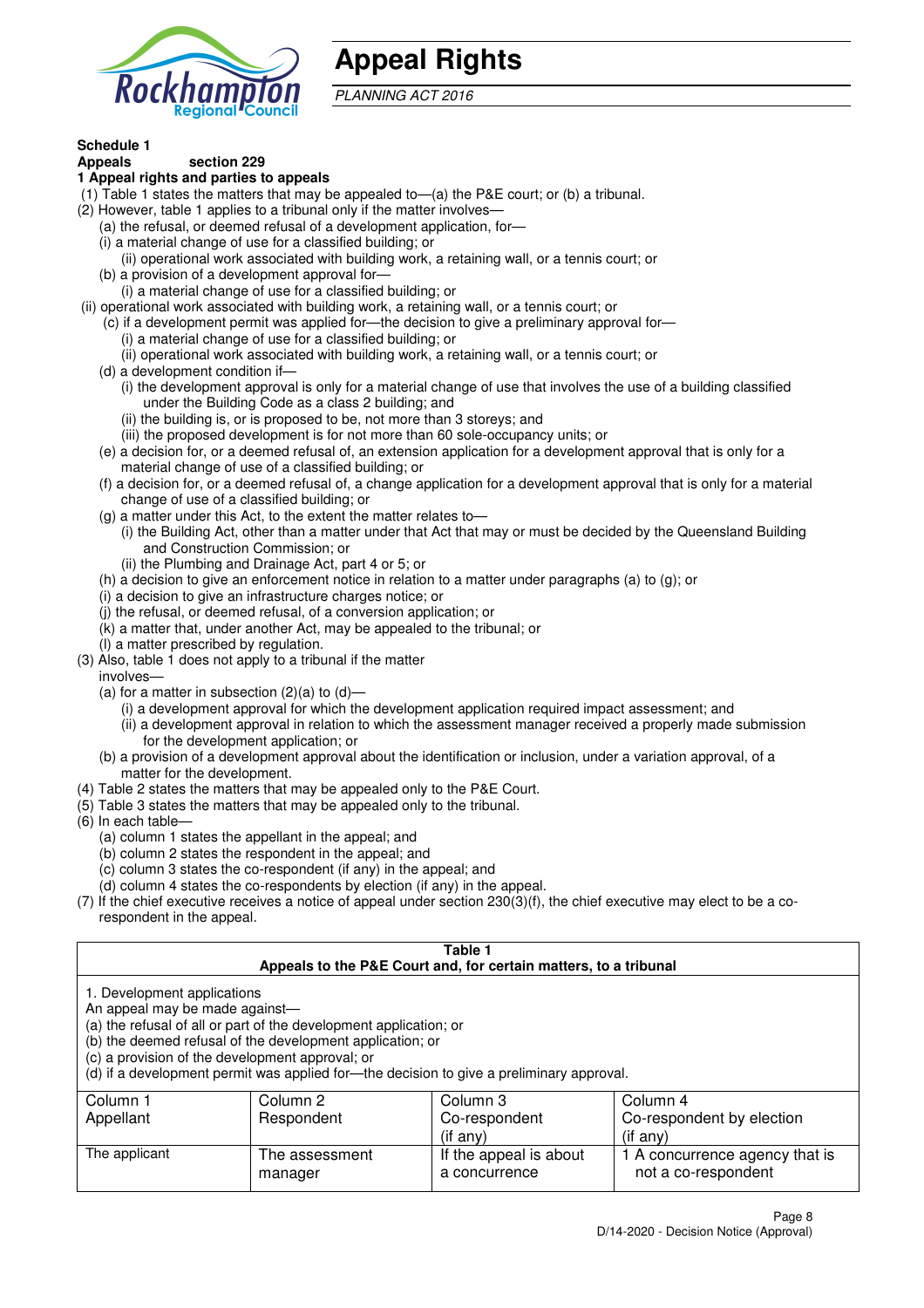| Table 1<br>Appeals to the P&E Court and, for certain matters, to a tribunal                                                                                                                             |                                   |                                                                 |                                                                                                                                                                                                                                                                                                                                                 |  |
|---------------------------------------------------------------------------------------------------------------------------------------------------------------------------------------------------------|-----------------------------------|-----------------------------------------------------------------|-------------------------------------------------------------------------------------------------------------------------------------------------------------------------------------------------------------------------------------------------------------------------------------------------------------------------------------------------|--|
|                                                                                                                                                                                                         |                                   | agency's referral<br>response-the<br>concurrence agency         | 2 If a chosen Assessment<br>manager is the respondent-<br>the prescribed assessment<br>manager<br>3 Any eligible advice agency for<br>the application<br>4 Any eligible submitter for the<br>application                                                                                                                                        |  |
| 2. Change applications<br>An appeal may be made against-<br>(b) a deemed refusal of a change application.                                                                                               |                                   |                                                                 | (a) a responsible entity's decision for a change application, other than a decision made by the P&E court; or                                                                                                                                                                                                                                   |  |
| Column 1<br>Appellant                                                                                                                                                                                   | Column <sub>2</sub><br>Respondent | Column 3<br>Co-respondent<br>$($ if any $)$                     | Column 4<br>Co-respondent by election<br>$(if$ any)                                                                                                                                                                                                                                                                                             |  |
| 1 The applicant<br>2 If the responsible<br>entity is the<br>assessment<br>manager-an<br>affected entity that<br>gave a pre-request<br>notice or response<br>notice                                      | The responsible<br>entity         | If an affected entity<br>starts the appeal-the<br>applicant     | 1 A concurrence agency for the<br>development application<br>2 If a chosen assessment<br>manager is the respondent-<br>the prescribed assessment<br>manager<br>3 A private certifier for the<br>development application<br>4 Any eligible advice agency for<br>the change application<br>5 Any eligible submitter for the<br>change application |  |
| 3. Extension applications<br>An appeal may be made against-<br>(a) the assessment manager's decision about an extension application; or<br>(b) a deemed refusal of an extension application.            |                                   |                                                                 |                                                                                                                                                                                                                                                                                                                                                 |  |
| Column 1<br>Appellant                                                                                                                                                                                   | Column <sub>2</sub><br>Respondent | Column 3<br>Co-respondent<br>(if any)                           | Column $\overline{4}$<br>Co-respondent by election<br>(if any)                                                                                                                                                                                                                                                                                  |  |
| 1 The applicant<br>1<br>2<br>For a matter other<br>than a deemed<br>refusal of an<br>extension<br>application $-$ a<br>concurrence<br>agency, other than<br>the chief executive,<br>for the application | The assessment<br>manager         | If a concurrence<br>agency starts the<br>appeal – the applicant | If a chosen assessment<br>manager is the respondent $-$ the<br>prescribed assessment manager                                                                                                                                                                                                                                                    |  |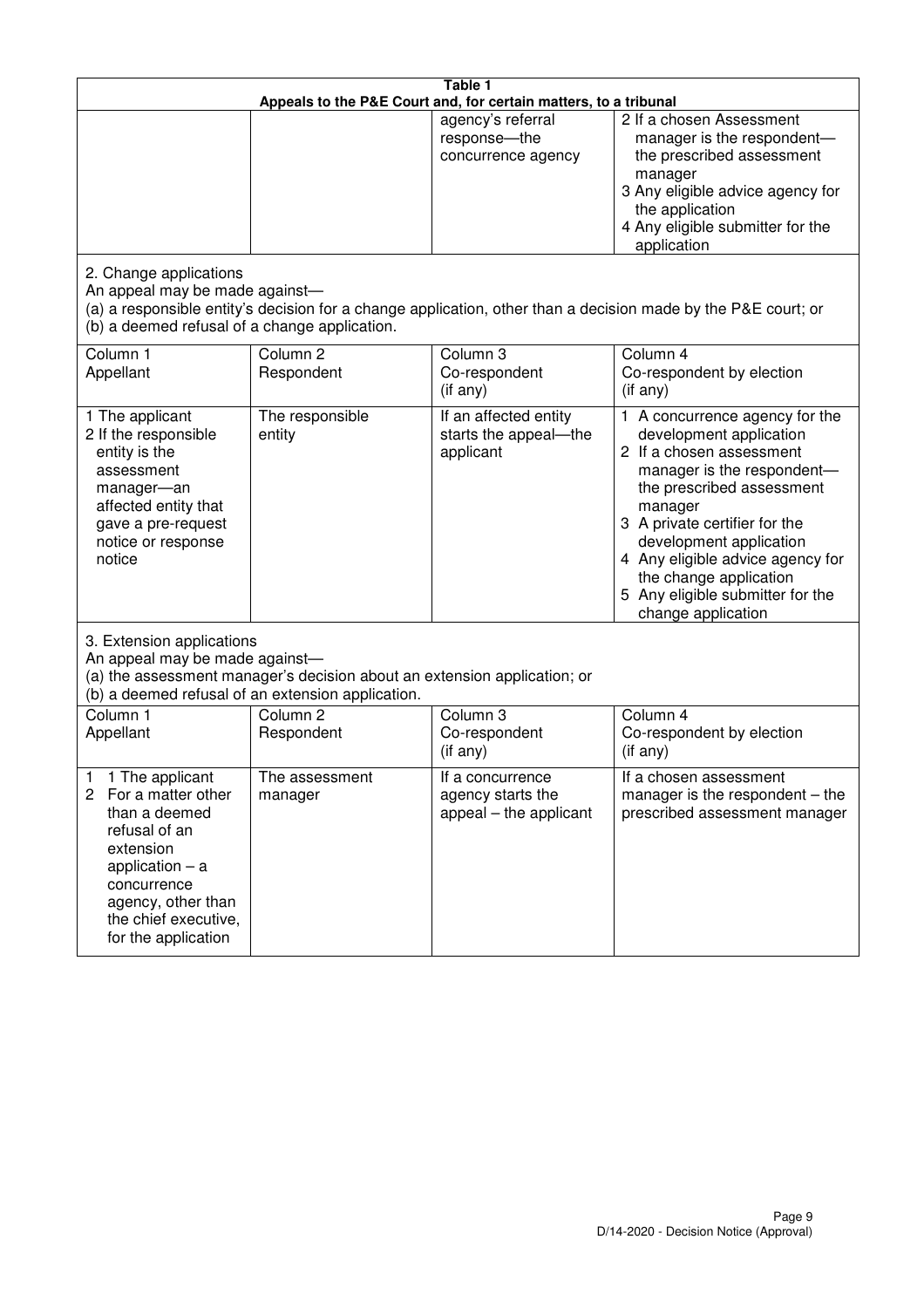#### **Table 1 Appeals to the P&E Court and, for certain matters, to a tribunal**

4. Infrastructure charges notices

- An appeal may be made against an infrastructure charges notice on 1 or more of the following grounds
- a) The notice involved an error relating to
	- (i) The application of the relevant adopted charge; or
- Examples of errors in applying an adopted charge
	- The incorrect application of gross floor area for a non-residential development
	- Applying an incorrect 'use category', under a regulation, to the development
	- (i) The working out of extra demands, for section 120; or
	- (ii) An offset or refund; or
- b) The was no decision about an offset or refund; or
- c) If the infrastructure charges notice states a refund will be given the timing for giving the refund; or
- d) The amount of the charge is so unreasonable that no reasonable relevant local government could have

### imposed the amount.

| Column 1<br>Appellant                                    | Column 2<br>Respondent                                                    | Column 3<br>Co-respondent<br>$($ if any $)$ | Column 4<br>Co-respondent by election<br>$($ if any $)$ |
|----------------------------------------------------------|---------------------------------------------------------------------------|---------------------------------------------|---------------------------------------------------------|
| The person given the<br>Infrastructure charges<br>notice | The local government<br>that gave the<br>infrastructure charges<br>notice |                                             | $\overline{\phantom{0}}$                                |

5. Conversion applications

An appeal may be made against—

(a) the refusal of a conversion application; or

(b) a deemed refusal of a conversion application.

| Column 1<br>Appellant | Column 2<br>Respondent                                                  | Column 3<br>Co-respondent<br>$($ if any $)$ | Column 4<br>Co-respondent by election<br>$($ if any $)$ |
|-----------------------|-------------------------------------------------------------------------|---------------------------------------------|---------------------------------------------------------|
| The applicant         | The local government<br>to which the conversion<br>application was made |                                             |                                                         |

6. Enforcement notices

An appeal may be made against the decision to give an enforcement notice.

| Column 1                                   | Column 2                     | Column 3       | Column 4                                                                                                                                                                   |
|--------------------------------------------|------------------------------|----------------|----------------------------------------------------------------------------------------------------------------------------------------------------------------------------|
| Appellant                                  | Respondent                   | Co-respondent  | Co-respondent by election                                                                                                                                                  |
|                                            |                              | $($ if any $)$ | (if any)                                                                                                                                                                   |
| The person given the<br>enforcement notice | The enforcement<br>authority |                | If the enforcement authority is<br>not the local government for<br>the premises in relation to which<br>the offence is alleged to have<br>happened-the local<br>government |

#### **Table 2 Appeals to the P&E Court only**

1. Appeals from tribunal

An appeal may be made against a decision of a tribunal, other than a decision under

section 252, on the ground of-

(a) an error or mistake in law on the part of the tribunal; or

(b) jurisdictional error.

| Column 1<br>Appellant                             | Column 2<br>Respondent                                    | Column 3<br>Co-respondent<br>$($ if any $)$ | Column 4<br>Co-respondent by election<br>(i f any) |
|---------------------------------------------------|-----------------------------------------------------------|---------------------------------------------|----------------------------------------------------|
| A party to the<br>proceedings for the<br>decision | The other party to the<br>proceedings for the<br>decision | $\overline{\phantom{0}}$                    |                                                    |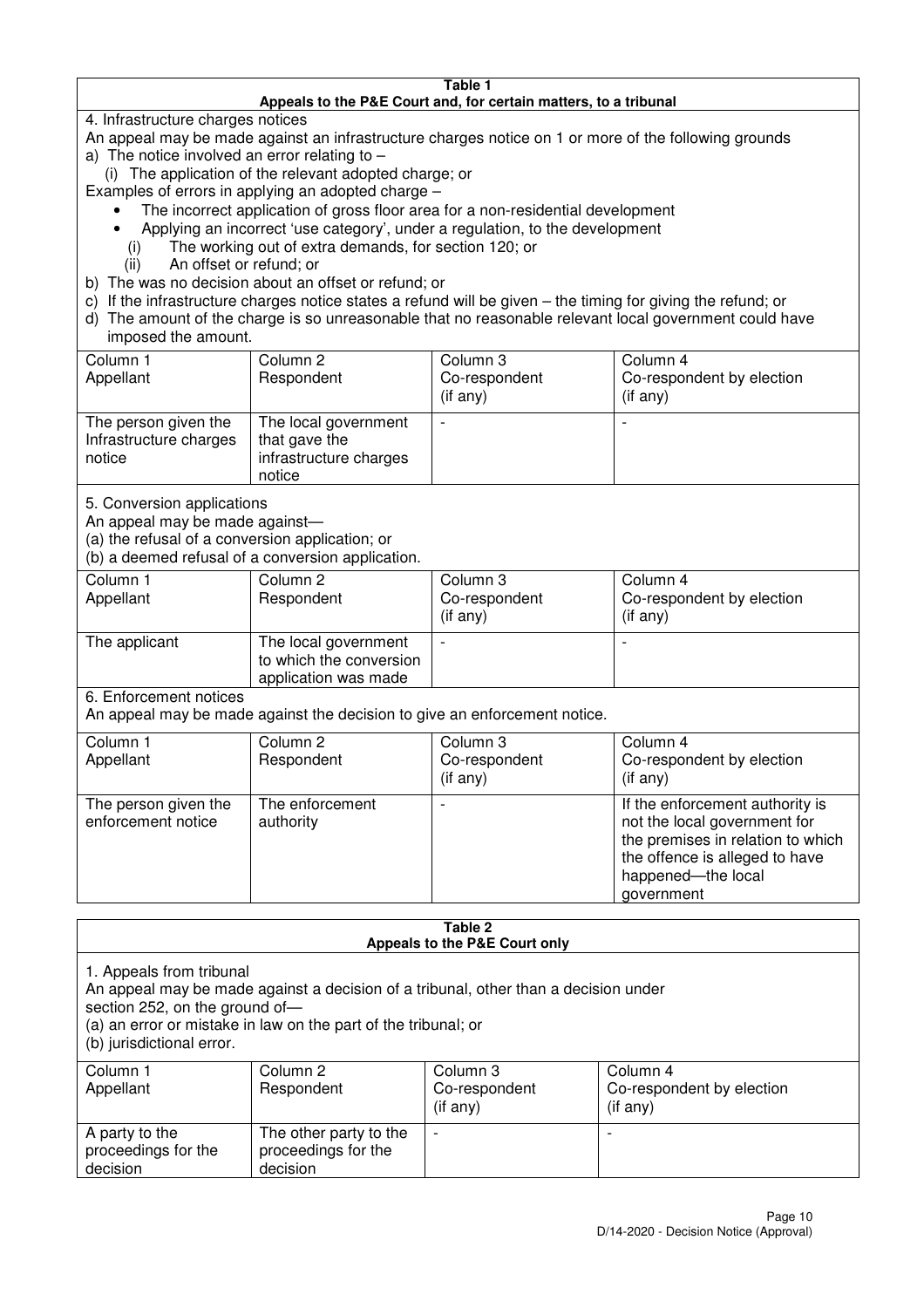#### **Table 2 Appeals to the P&E Court only**

2. Eligible submitter appeals

An appeal may be made against the decision to give a development approval, or an approval for a change An appear may be made against the decision relates to—<br>application, to the extent that the decision relates to—

(a) any part of the development application for the development approval that required impact assessment; or (b) a variation request.

| Column 1                                                                                                                                                                                                                                                                                                                                                                               | Column 2                                                                                                                   | Column 3                                                                                                                | Column 4                                             |  |
|----------------------------------------------------------------------------------------------------------------------------------------------------------------------------------------------------------------------------------------------------------------------------------------------------------------------------------------------------------------------------------------|----------------------------------------------------------------------------------------------------------------------------|-------------------------------------------------------------------------------------------------------------------------|------------------------------------------------------|--|
| Appellant                                                                                                                                                                                                                                                                                                                                                                              | Respondent                                                                                                                 | Co-respondent                                                                                                           | Co-respondent by election                            |  |
|                                                                                                                                                                                                                                                                                                                                                                                        |                                                                                                                            | $($ if any $)$                                                                                                          | (i f any)                                            |  |
| 1 For a development<br>application-an<br>eligible submitter for<br>the development<br>application<br>2 For a change<br>application-an<br>eligible submitter for<br>the change<br>application                                                                                                                                                                                           | 1 For a development<br>application-the<br>assessment<br>manager<br>2 For a change<br>application-the<br>responsible entity | 1 The applicant<br>2 If the appeal is<br>about a concurrence<br>agency's referral<br>response-the<br>concurrence agency | Another eligible<br>submitter for the<br>application |  |
| 3. Eligible submitter and eligible advice agency appeals<br>An appeal may be made against a provision of a development approval, or failure to<br>include a provision in the development approval, to the extent the matter relates to-<br>(a) any part of the development application or the change application, for the development approval, that<br>required impact assessment; or |                                                                                                                            |                                                                                                                         |                                                      |  |

(b) a variation request.

with the decision

5. Registered premises

| Column 1<br>Appellant                                                                                                                                                                                                                                                                         | Column <sub>2</sub><br>Respondent                                                                                          | Column 3<br>Co-respondent<br>$(i$ f any)                                                                                | Column 4<br>Co-respondent by election<br>(i f any) |  |
|-----------------------------------------------------------------------------------------------------------------------------------------------------------------------------------------------------------------------------------------------------------------------------------------------|----------------------------------------------------------------------------------------------------------------------------|-------------------------------------------------------------------------------------------------------------------------|----------------------------------------------------|--|
| 1 For a development<br>application-an<br>eligible submitter for<br>the development<br>application<br>2 For a change<br>application-an<br>eligible submitter for<br>the change<br>application<br>3 An eligible advice<br>agency for the<br>development<br>application or<br>change application | 1 For a development<br>application-the<br>assessment<br>manager<br>2 For a change<br>application-the<br>responsible entity | 1 The applicant<br>2 If the appeal is<br>about a concurrence<br>agency's referral<br>response-the<br>concurrence agency | Another eligible submitter for the<br>application  |  |
| 4. Compensation claims<br>An appeal may be made against-<br>(a) a decision under section 32 about a compensation claim; or<br>(b) a decision under section 265 about a claim for compensation; or<br>(c) a deemed refusal of a claim under paragraph (a) or (b).                              |                                                                                                                            |                                                                                                                         |                                                    |  |
| Column 1<br>Appellant                                                                                                                                                                                                                                                                         | Column <sub>2</sub><br>Respondent                                                                                          | Column 3<br>Co-respondent                                                                                               | Column 4<br>Co-respondent by election              |  |
|                                                                                                                                                                                                                                                                                               |                                                                                                                            | (if any)                                                                                                                | (if any)                                           |  |
| A person dissatisfied                                                                                                                                                                                                                                                                         | The local                                                                                                                  |                                                                                                                         |                                                    |  |

government to which the claim was made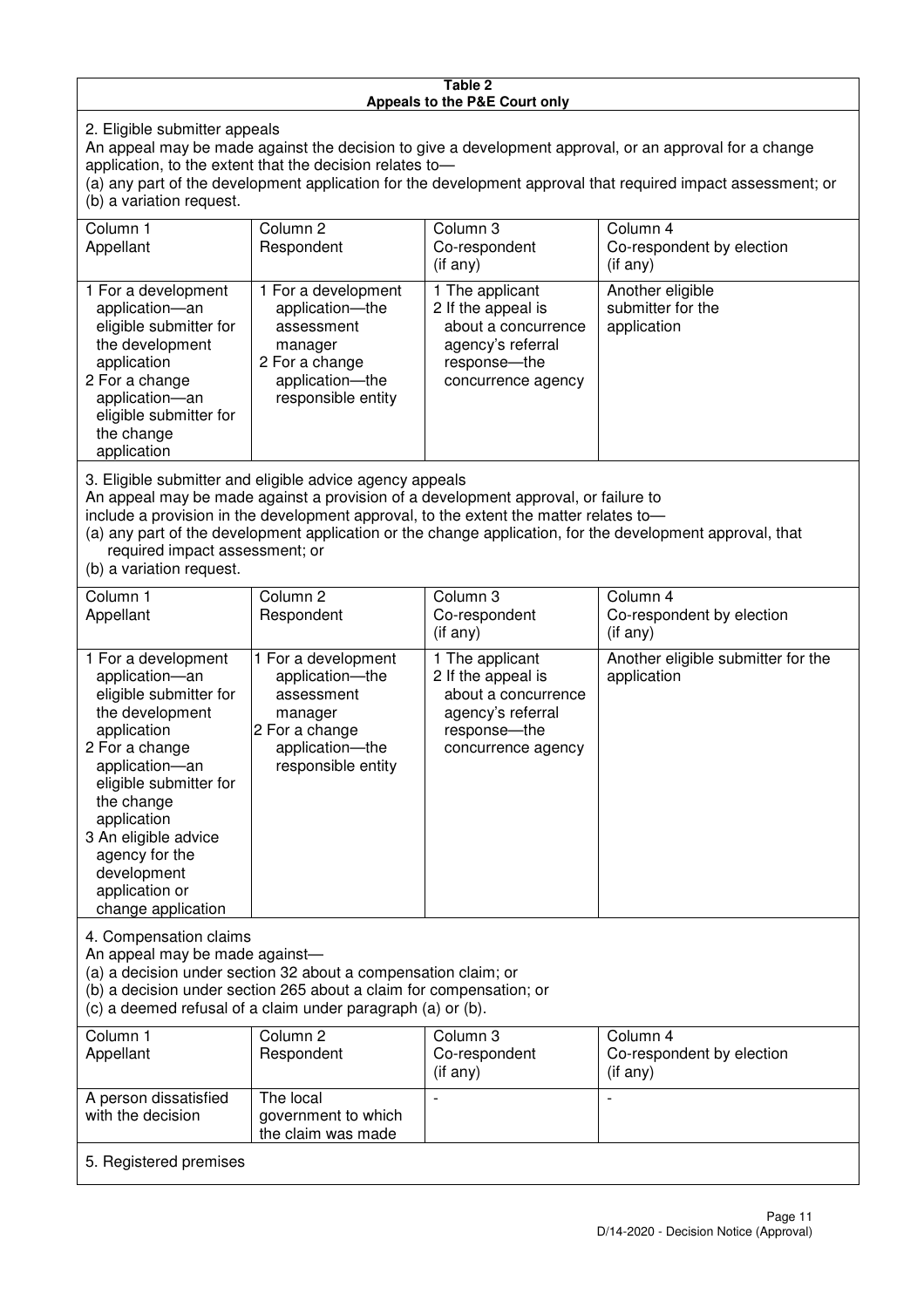| Table 2<br>Appeals to the P&E Court only                                                                                                                                                                                                                                                                             |                                   |                                                  |                                                                                                                                                                             |  |
|----------------------------------------------------------------------------------------------------------------------------------------------------------------------------------------------------------------------------------------------------------------------------------------------------------------------|-----------------------------------|--------------------------------------------------|-----------------------------------------------------------------------------------------------------------------------------------------------------------------------------|--|
| An appeal may be made against a decision of the Minister under chapter 7, part 4.                                                                                                                                                                                                                                    |                                   |                                                  |                                                                                                                                                                             |  |
| Column 1<br>Appellant                                                                                                                                                                                                                                                                                                | Column <sub>2</sub><br>Respondent | Column 3<br>Co-respondent<br>(if any)            | Column 4<br>Co-respondent by election<br>(if any)                                                                                                                           |  |
| 1 A person given a<br>decision notice about<br>the decision<br>2 If the decision is to<br>register premises or<br>renew the<br>registration of<br>premises-an owner<br>or occupier of<br>premises in the<br>affected area for the<br>registered premises<br>who is dissatisfied<br>with the decision                 | The Minister                      | $\overline{\phantom{a}}$                         | If an owner or occupier starts the<br>appeal – the owner of the<br>registered premises                                                                                      |  |
| 6. Local laws<br>An appeal may be made against a decision of a local government, or conditions applied,<br>under a local law about-<br>(a) the use of premises, other than a use that is the natural and ordinary consequence of prohibited<br>development; or<br>(b) the erection of a building or other structure. |                                   |                                                  |                                                                                                                                                                             |  |
| Column 1<br>Appellant                                                                                                                                                                                                                                                                                                | Column <sub>2</sub><br>Respondent | Column 3<br>Co-respondent<br>(if any)            | Column 4<br>Co-respondent by election<br>(if any)                                                                                                                           |  |
| A person who-<br>(a) applied for the<br>decision; and<br>(b) is dissatisfied with<br>the decision or<br>conditions.                                                                                                                                                                                                  | The local government              |                                                  |                                                                                                                                                                             |  |
|                                                                                                                                                                                                                                                                                                                      |                                   | Table 3<br>Appeals to the tribunal only          |                                                                                                                                                                             |  |
| 1. Building advisory agency appeals<br>An appeal may be made against giving a development approval for building work to the extent the building<br>work required code assessment against the building assessment provisions.                                                                                         |                                   |                                                  |                                                                                                                                                                             |  |
| Column 1<br>Appellant                                                                                                                                                                                                                                                                                                | Column <sub>2</sub><br>Respondent | Column <sub>3</sub><br>Co-respondent<br>(if any) | Column 4<br>Co-respondent by election<br>(if any)                                                                                                                           |  |
| A building advisory<br>agency for the<br>development application<br>related to the approval                                                                                                                                                                                                                          | The assessment<br>manager         | The applicant                                    | 1 A concurrence agency for the<br>development application<br>related to the approval<br>2 A private certifier for the<br>development application<br>related to the approval |  |
| 3. Certain decisions under the Building Act and the Plumbing and Drainage Act<br>An appeal may be made against a decision under-<br>(a) the Building Act, other than a decision made by the Queensland Building and Construction Commission; or<br>(b) the Plumbing and Drainage Act, part 4 or 5.                   |                                   |                                                  |                                                                                                                                                                             |  |
| Column 1<br>Appellant                                                                                                                                                                                                                                                                                                | Column <sub>2</sub><br>Respondent | Column 3<br>Co-respondent<br>(if any)            | Column 4<br>Co-respondent by election<br>(if any)                                                                                                                           |  |